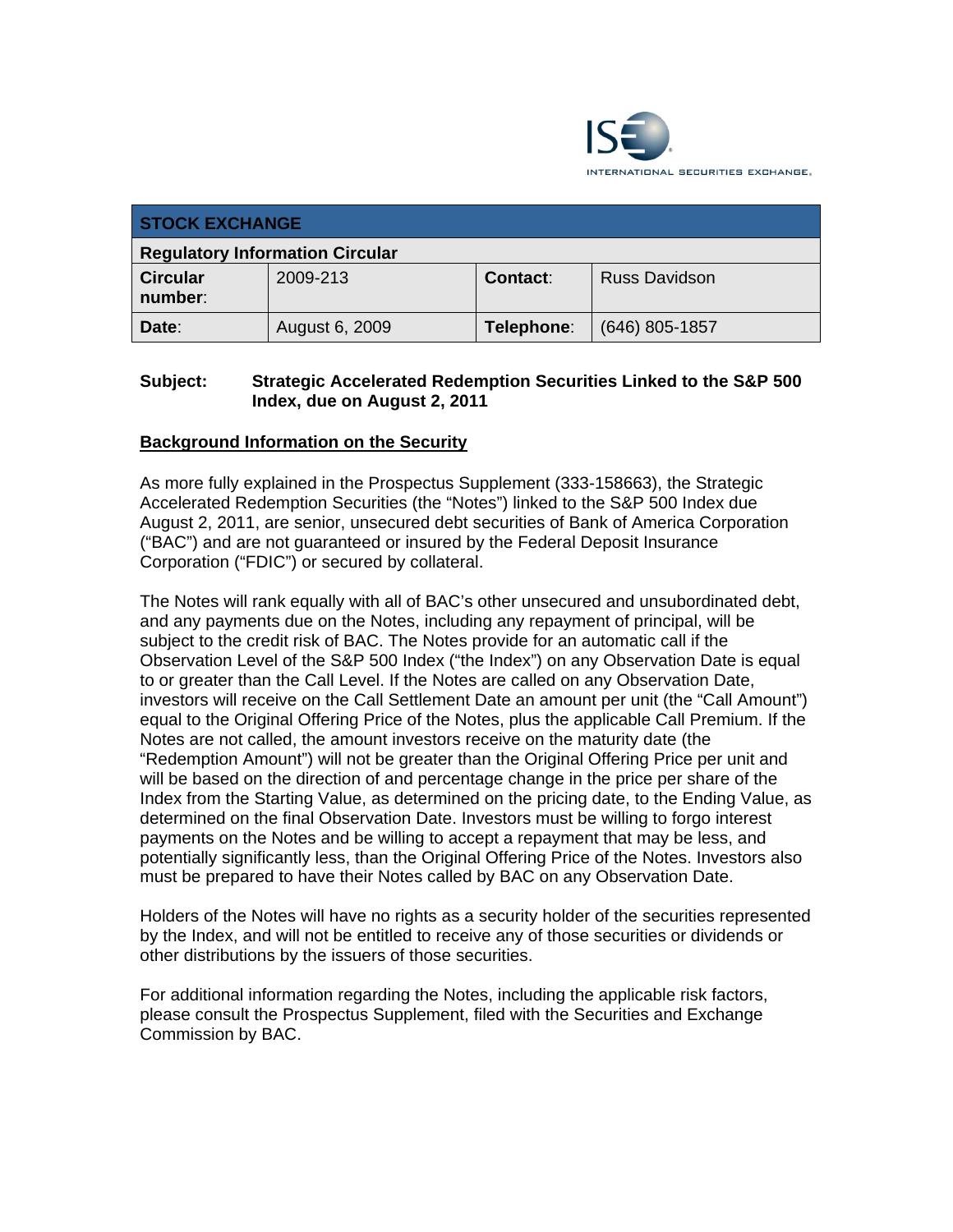## **Exchange Rules Applicable to Trading in the Security**

The Securities are considered equity securities, thus rendering trading in the Securities subject to the Exchange's existing rules governing the trading of equity securities.

## **Trading Hours**

Trading in the Notes on ISE is on a UTP basis and is subject to ISE equity trading rules. The Notes will trade from 8:00 a.m. until 8:00 p.m. Eastern Time. Equity Electronic Access Members ("Equity EAMs") trading the Notes during the Extended Market Sessions are exposed to the risk of the lack of the calculation or dissemination of underlying index value or intraday indicative value ("IIV"). For certain derivative securities products, an updated underlying index value or IIV may not be calculated or publicly disseminated in the Extended Market hours. Since the underlying index value and IIV are not calculated or widely disseminated during Extended Market hours, an investor who is unable to calculate implied values for certain derivative securities products during Extended Market hours may be at a disadvantage to market professionals.

**This Regulatory Information Circular is not a statutory Prospectus. Equity EAMs should consult the Trust's Registration Statement, SAI, Prospectus and the Fund's website for relevant information.**